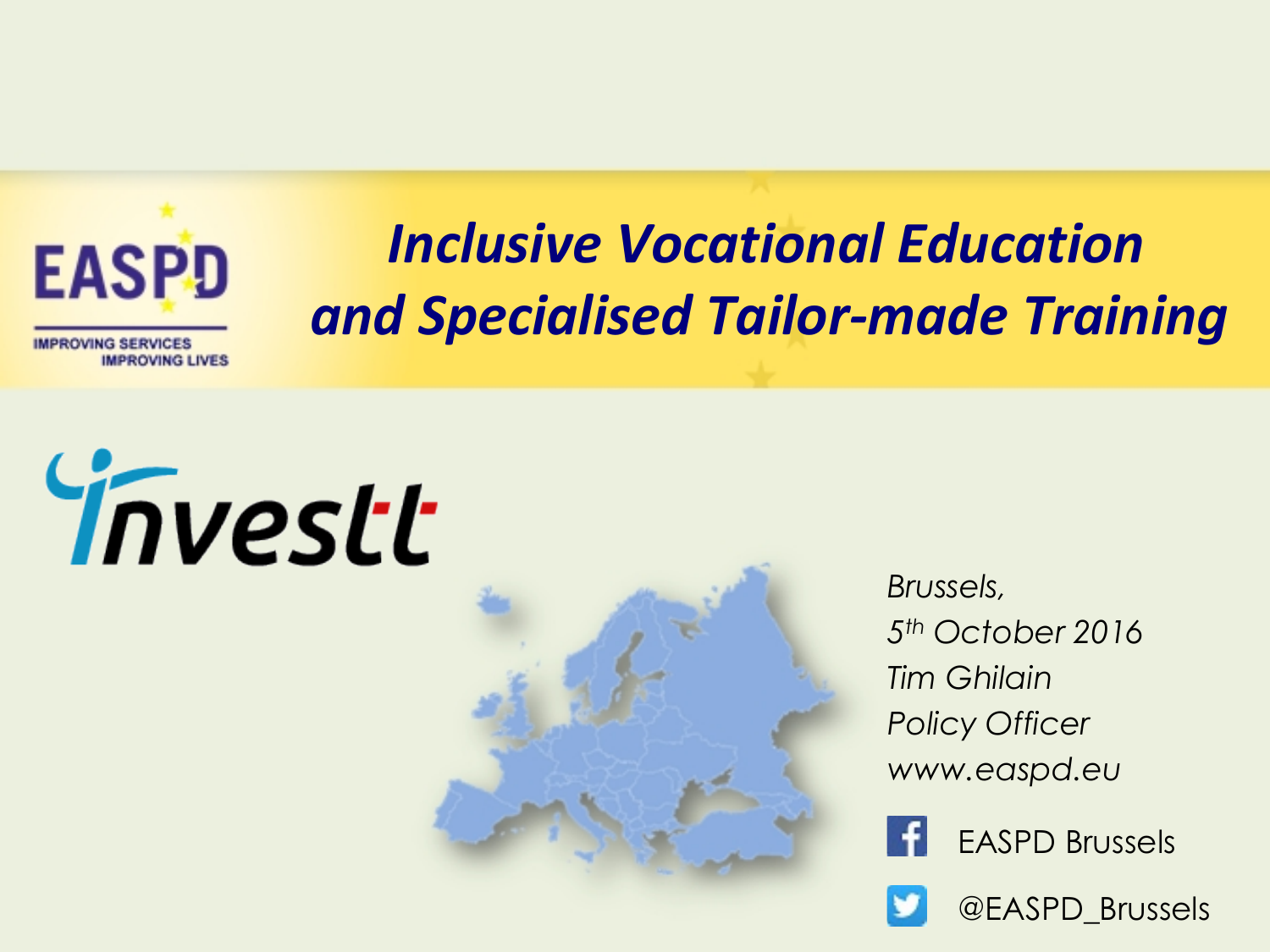

- 4 national teams (Belgium, Norway, Slovenia, Austria/germany) : University – VET centre – Service provider
- Research on Universal Design, Reasonable accommodation and national legal frameworks
- Cyclical approach, in cooperation with all stakeholders (teachers, students with and without special needs, parents, etc.)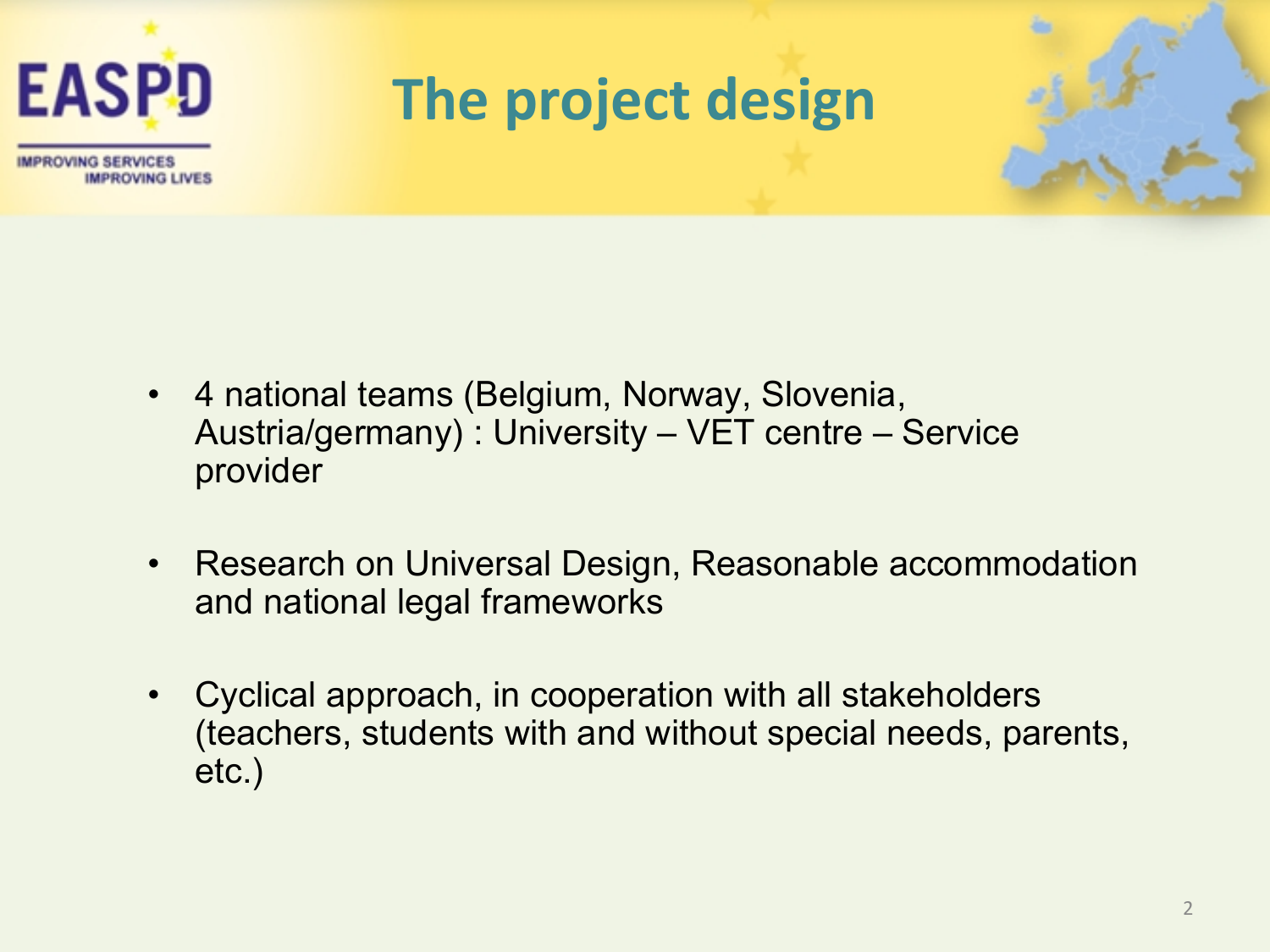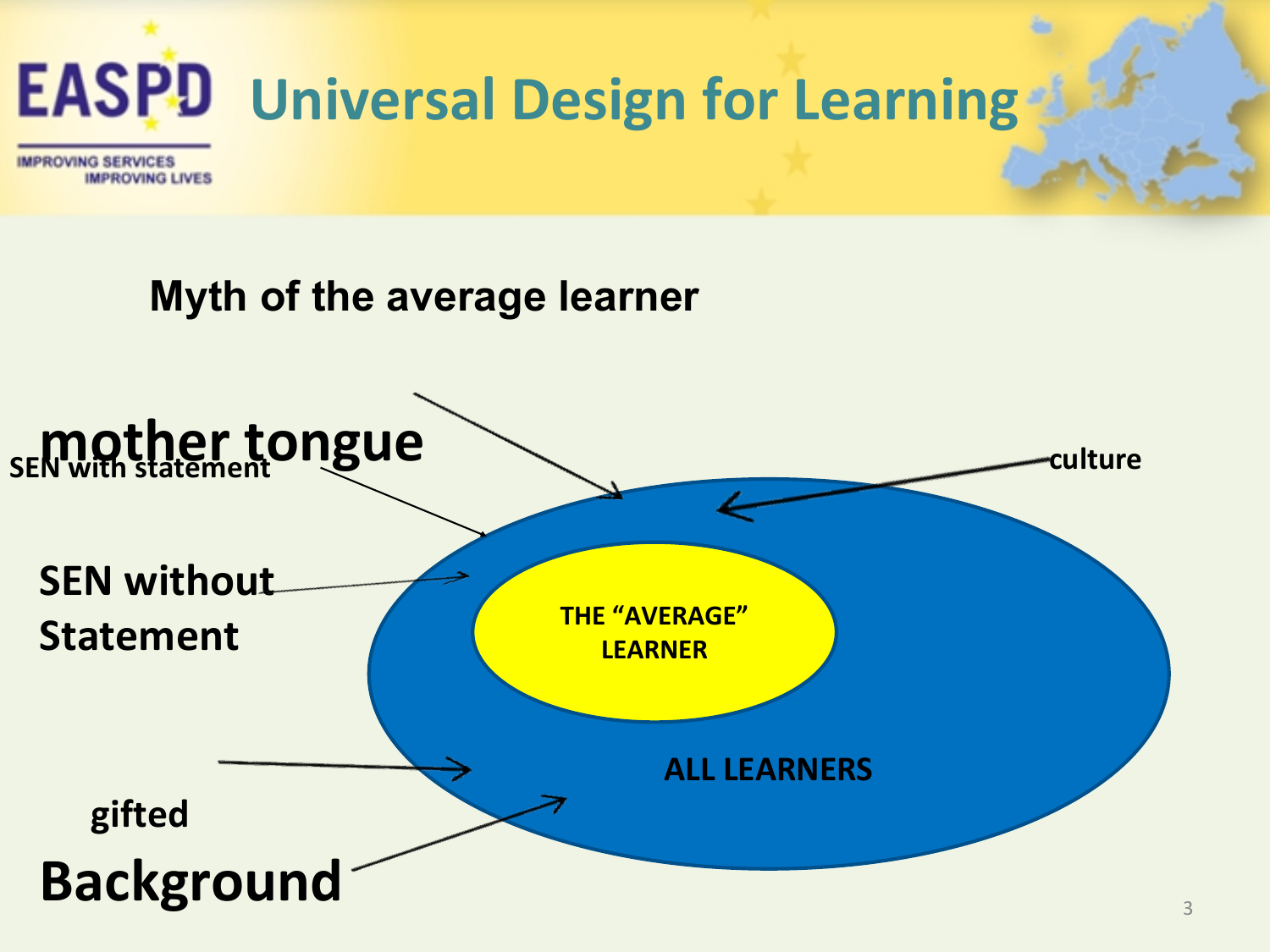

### Design with a **benefit for all**

## Design of the lesson of the curriculum of the assessment



CLEARING A PATH FOR PEOPLE WITH SPECIAL NEEDS CLEARS THE PATH FOR EVERYONE!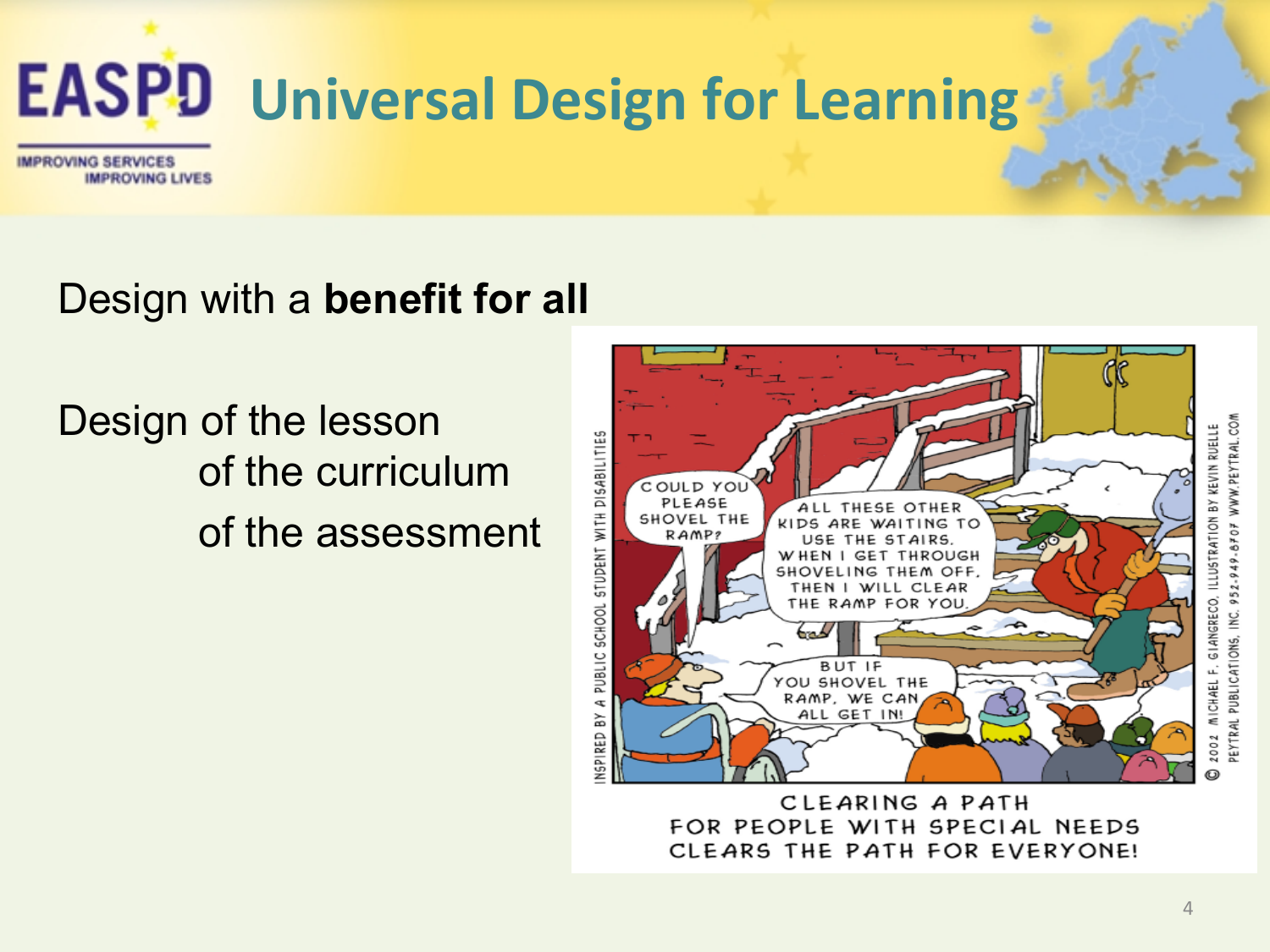

Individualised, limited in time, in cooperation with the individual

Sign interpreter, support teacher, longer time for assessment, etc.

**Still needed!**

**Inspiration to benefit for all**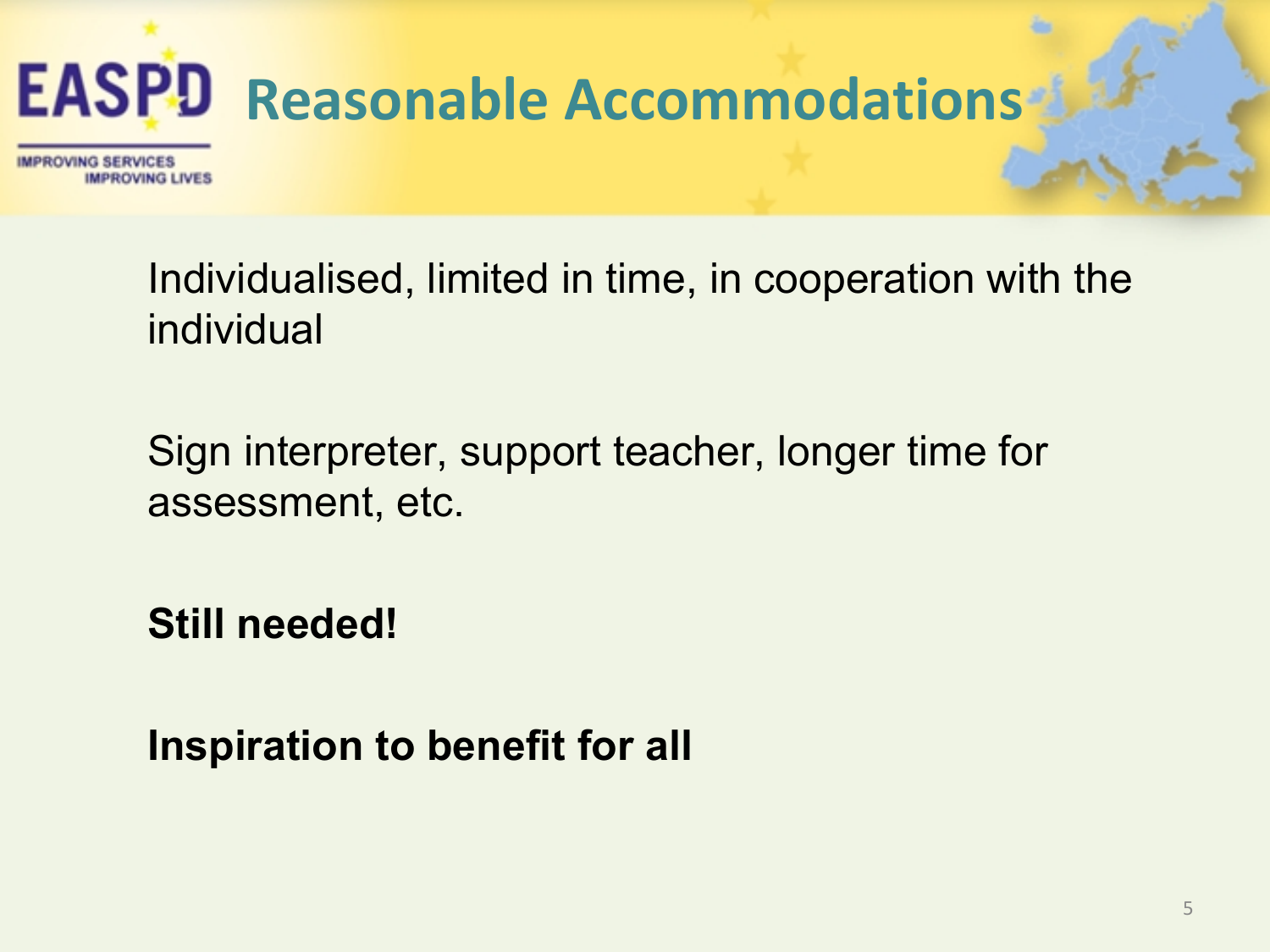

**In Belgium**

**IMPROVING SERVICES IMPROVING LIVES** 

Scheppers Instituut

'INVESTT classroom'



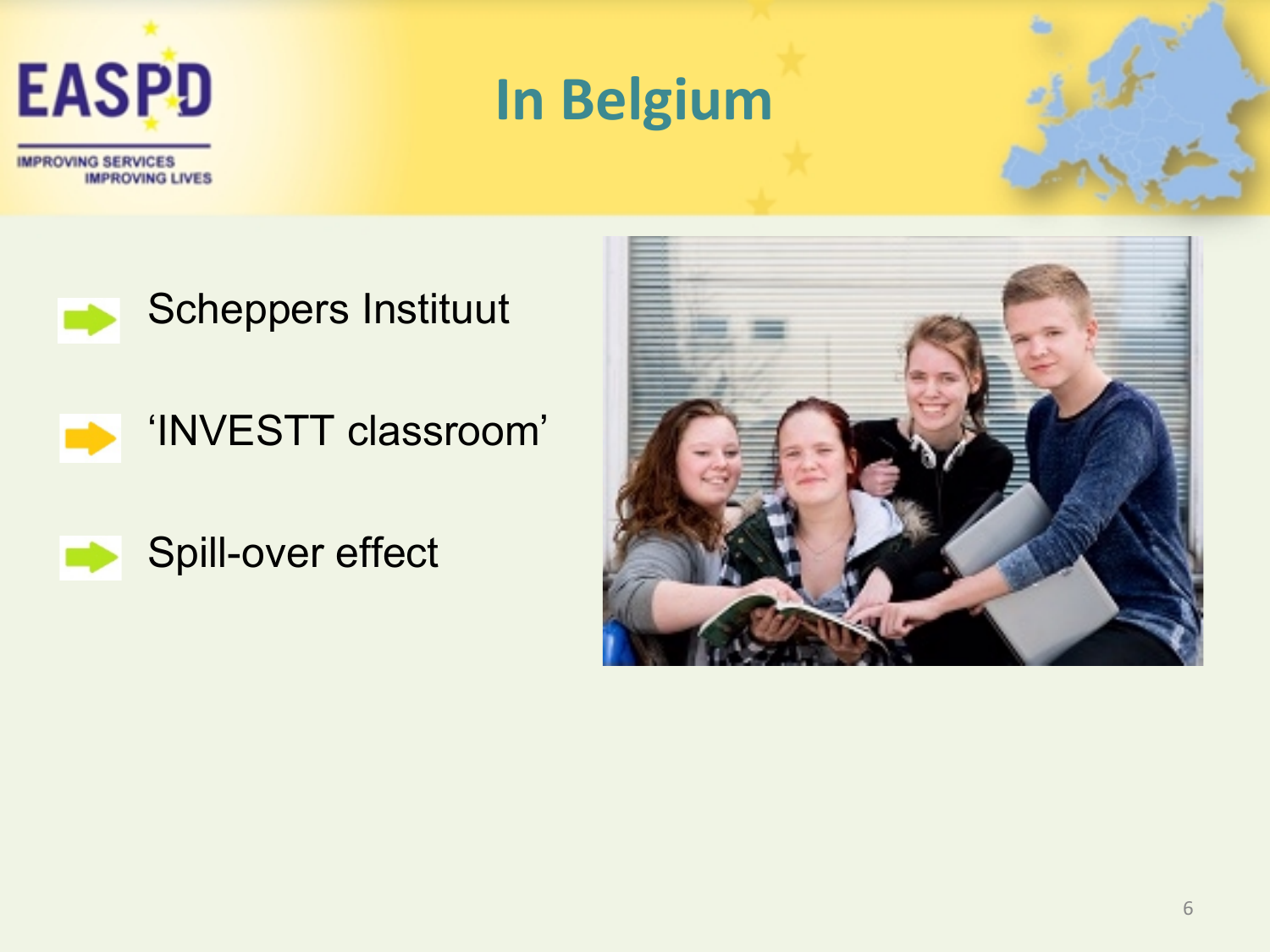

## **In Slovenia**





 $\Rightarrow$ In someone else's shoes

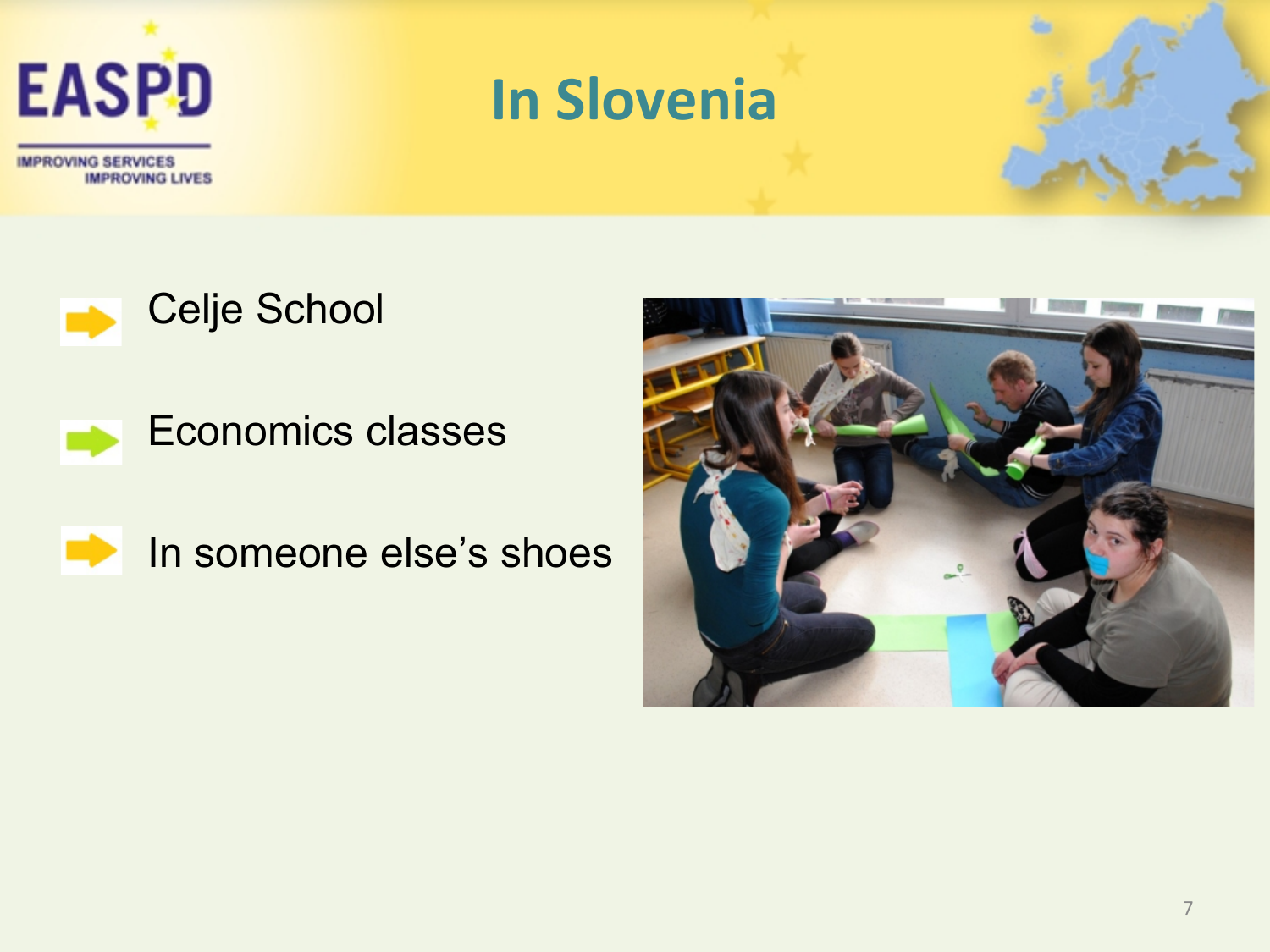









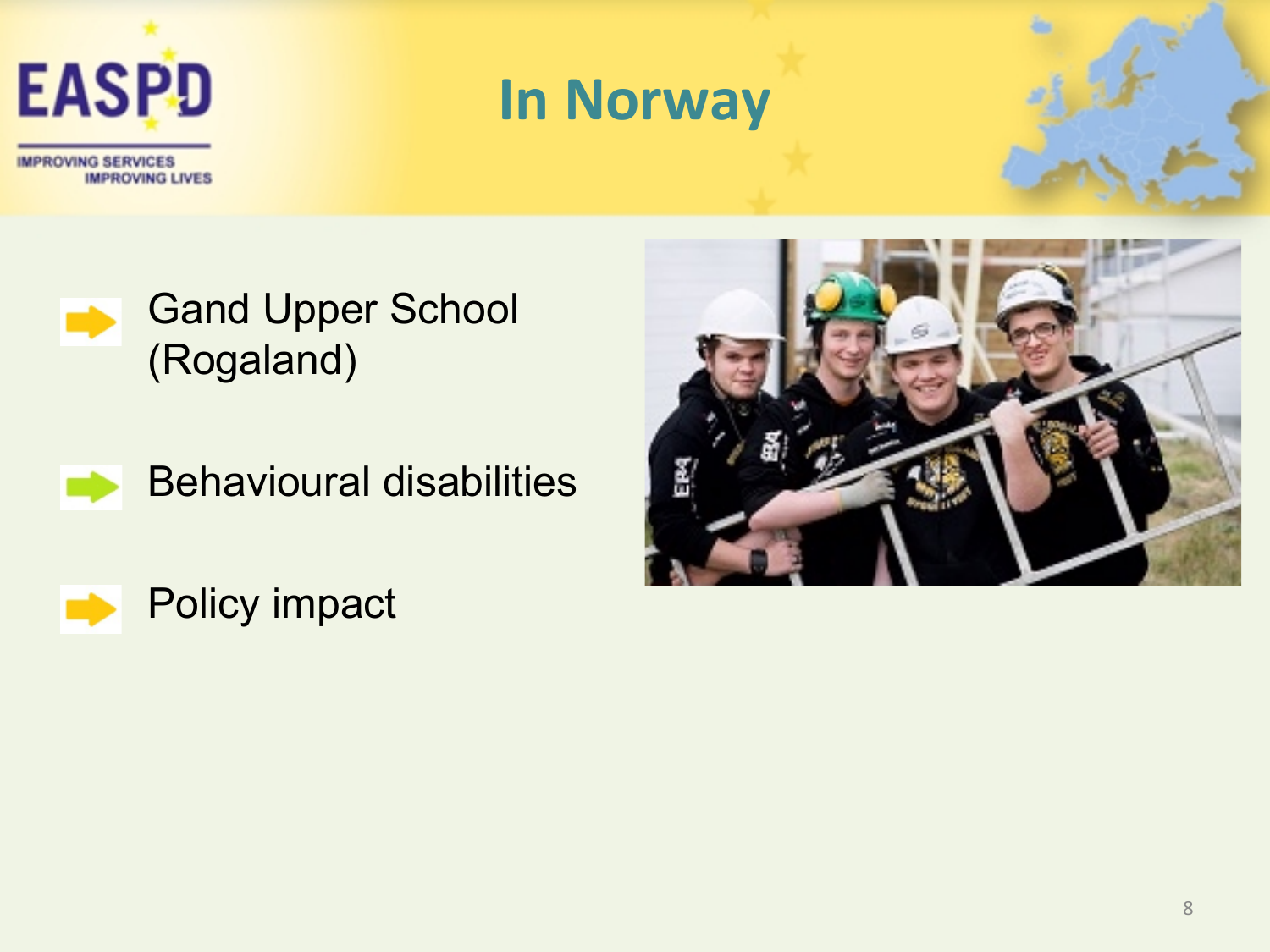

## **In Austria**



### Personalised plan

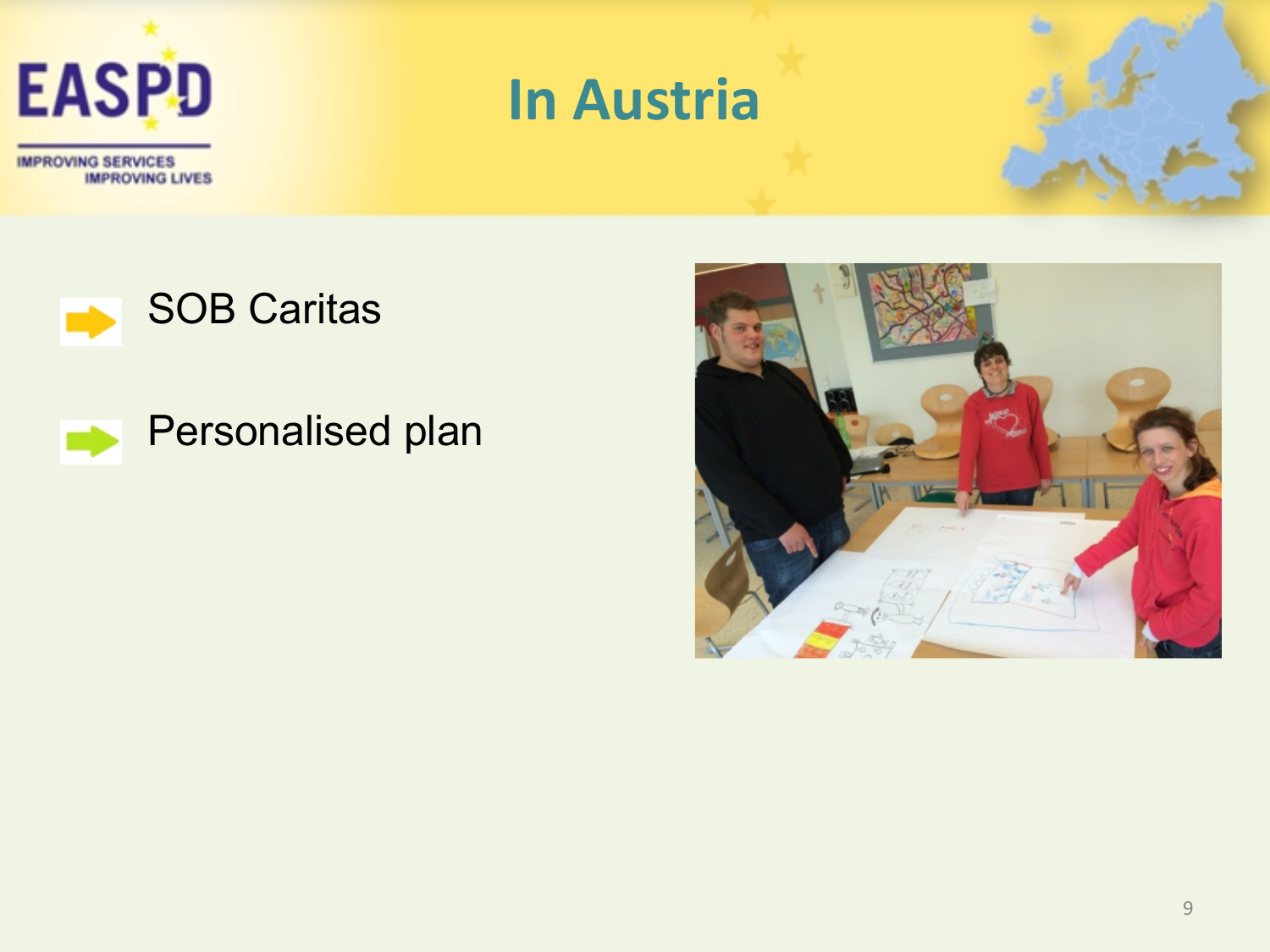





#### **Lessons of the project :**

#### **Baby steps**

No need to change the whole system at once. Importance of successful examples and of the spill-over effect

#### **Reaching out!**

Partnerships with employers, authorities, schools, service providers, etc.

#### **Plan in advance**

Cheaper and more effective to plan for all than adapt afterwards

#### **Technology**

is not needed to implement inclusive education, but can enrich the learning environment and the learning environment of the state of the state  $10^{-10}$